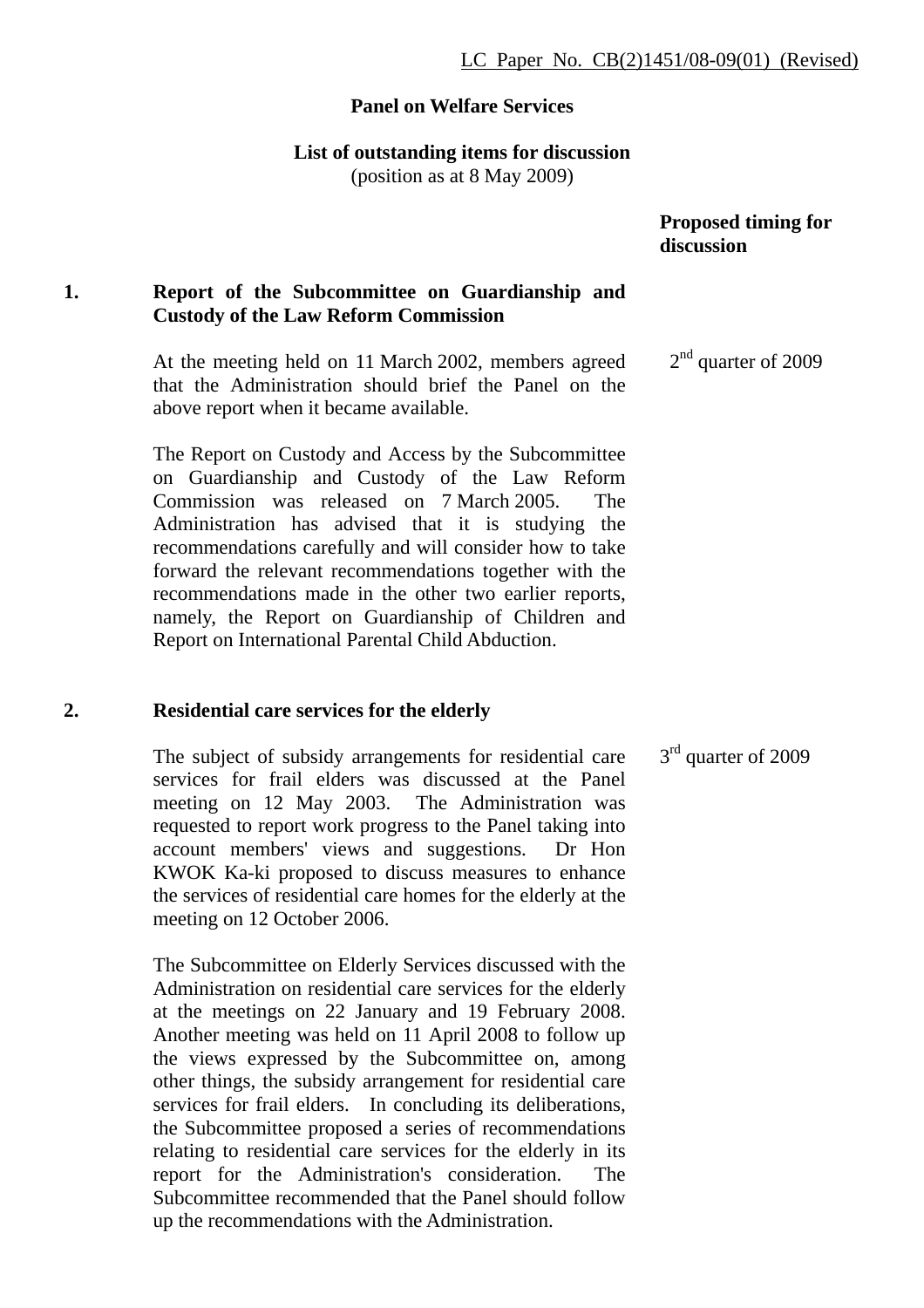At the meeting on 14 October 2008, members agreed that the Panel should discuss, as soon as possible, the long-term planning of and subsidy arrangements for residential care services for the elderly and measures to ensure the quality of services in private homes.

The Administration is studying the long-term planning for subsidised residential care services for the elderly through a consultancy study led by the Elderly Commission, which is expected to be completed by the second quarter of 2009.

The Administration briefed the Subcommittee on Poverty Alleviation on improvement measures to residential care services for the elderly under the 2009-2010 Budget at the meeting on 6 April 2009.

## **3. Implementation of the Integrated Family Service Centre (IFSC) service mode**

The transformation of all existing Family Services Centres/counselling units into 61 IFSCs was completed in March 2005. The Panel discussed the implementation of the IFSC service mode on 9 March 2009. Deputations were invited to the meeting to give views on the subject. Members agreed to discuss and receive views from deputations on the issue again from the perspective of service users on 11 May 2009.

At the Panel meeting on 12 October 2004, Hon Albert CHAN proposed the item "The latest situation on the implementation of review of family services". In October 2008, the Administration commissioned a review on the implementation of the IFSC service mode which is expected to be completed by the end of 2009. The Administration will report progress to the Panel in due course.

At the meeting on 14 October 2008, Hon LEUNG Yiu-chung proposed to discuss the merit of re-opening Single Parent Centres to enhance support services for single parents. The Administration was requested to comment on this after completing its review on IFSCs in one year's time.

May 2009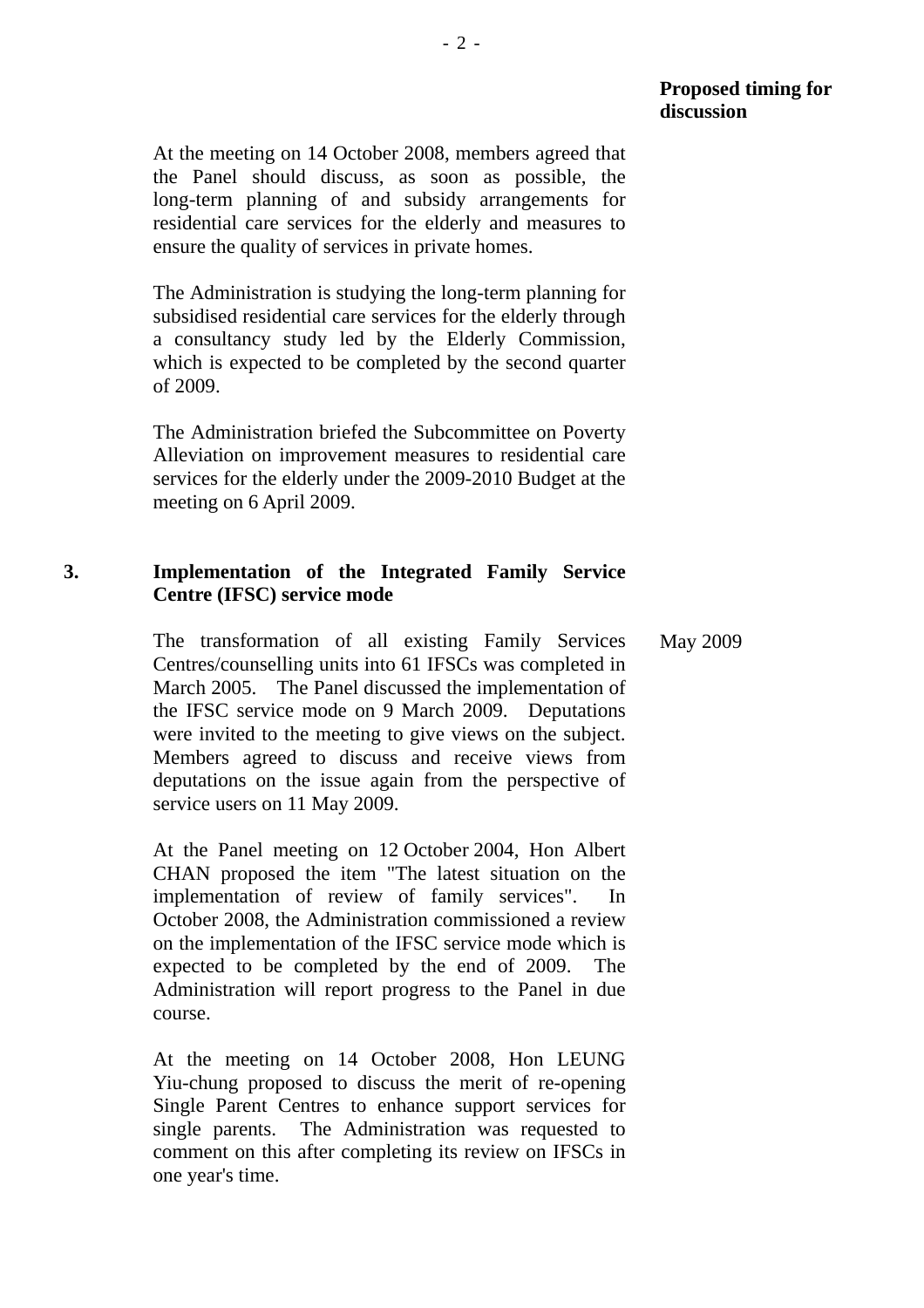# **4. Infirmary care in non-hospital setting**

The Administration consulted the Panel in December 2004 on a proposal to launch a trial scheme to provide infirmary care places for medically stable elders in a non-hospital setting. The latest plan of the Administration is to upgrade some of the places in subvented residential care homes for the elderly to provide infirmary care. The Administration aims to report progress in the third quarter of 2009.

# **5. Social security assistance for needy elderly**

The above item was discussed by the Panel on 13 June 2005. The Administration was requested to brief the Panel on its thinking on how better to provide retirement protection to the current and future generation of older persons. Dr Hon Fernando CHEUNG has separately proposed to discuss retirement protection.

The Administration has advised that the Government has launched two studies on "Household Survey on the Financial Disposition and Retirement Planning of Current and Future Generations of Older Persons" and "Sustainability of the Three Pillars of Retirement Protection in Hong Kong". The Government will consider the findings of the studies in deciding the future course of action.

At the meeting on 17 March 2008, members expressed grave concern about the progress of the studies. Members agreed that the Panel should write to the Chief Executive (CE) enquiring about the latest position of the studies. CE's Office has replied on 24 April 2008 vide LC Paper No. CB(2)1766/07-08(01).

The Subcommittee on Elderly Services had studied, inter alia, financial assistance for the needy elderly, and proposed a number of recommendations, as detailed in its report to the Panel (LC Paper No. CB(2)2163/07-08), for the Administration's consideration.

3<sup>rd</sup> quarter of 2009

To be decided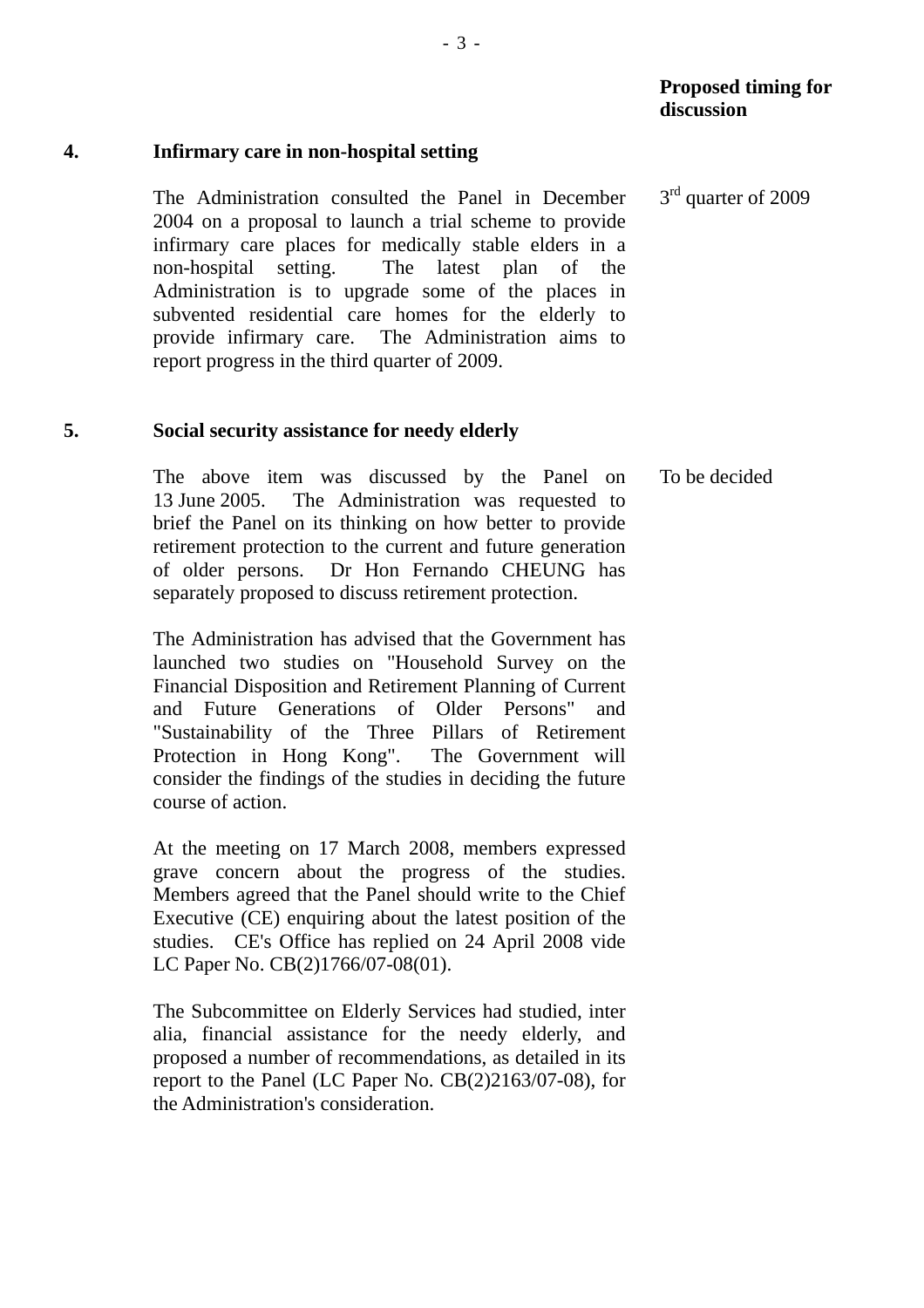At the meeting on 14 October 2008, Hon WONG Kwok-hing and Hon WONG Kwok-kin proposed to discuss financial assistance and support for poor elders, including providing income supplement for poor elders and implementing a universal retirement protection scheme.

#### **6. Residential care services for persons with disabilities**

Dr Hon KWOK Ka-ki proposed to discuss measures to enhance the services of residential care homes and private homes for mentally disabled at the Panel meeting on 12 October 2006. To be advised

At the meeting on 12 January 2009, the Panel was briefed on the progress of the preparatory work for introducing a licensing scheme to regulate the operation of residential care homes for persons with disabilities (RCHDs). Members expressed concern about the impact of the proposed licensing regime on the operation of RCHDs and the well-being of RCHD residents. A special meeting of Panel was held on 25 February 2009 to receive views from deputations on the proposed licensing system. The Administration was requested to make a progress report on the proposed licensing regime in three months' time.

The Administration updated the Panel vide LC Paper No.  $CB(2)1114/08-09(01)$  that it would postpone the introduction of the Residential Care Homes (Persons with Disabilities) Bill to the Legislative Council to the 2009-2010 legislative session given that the Bill would comprise a large number of provisions and entail consequential amendments to other ordinances, thereby necessitating the deliberation of related policy issues.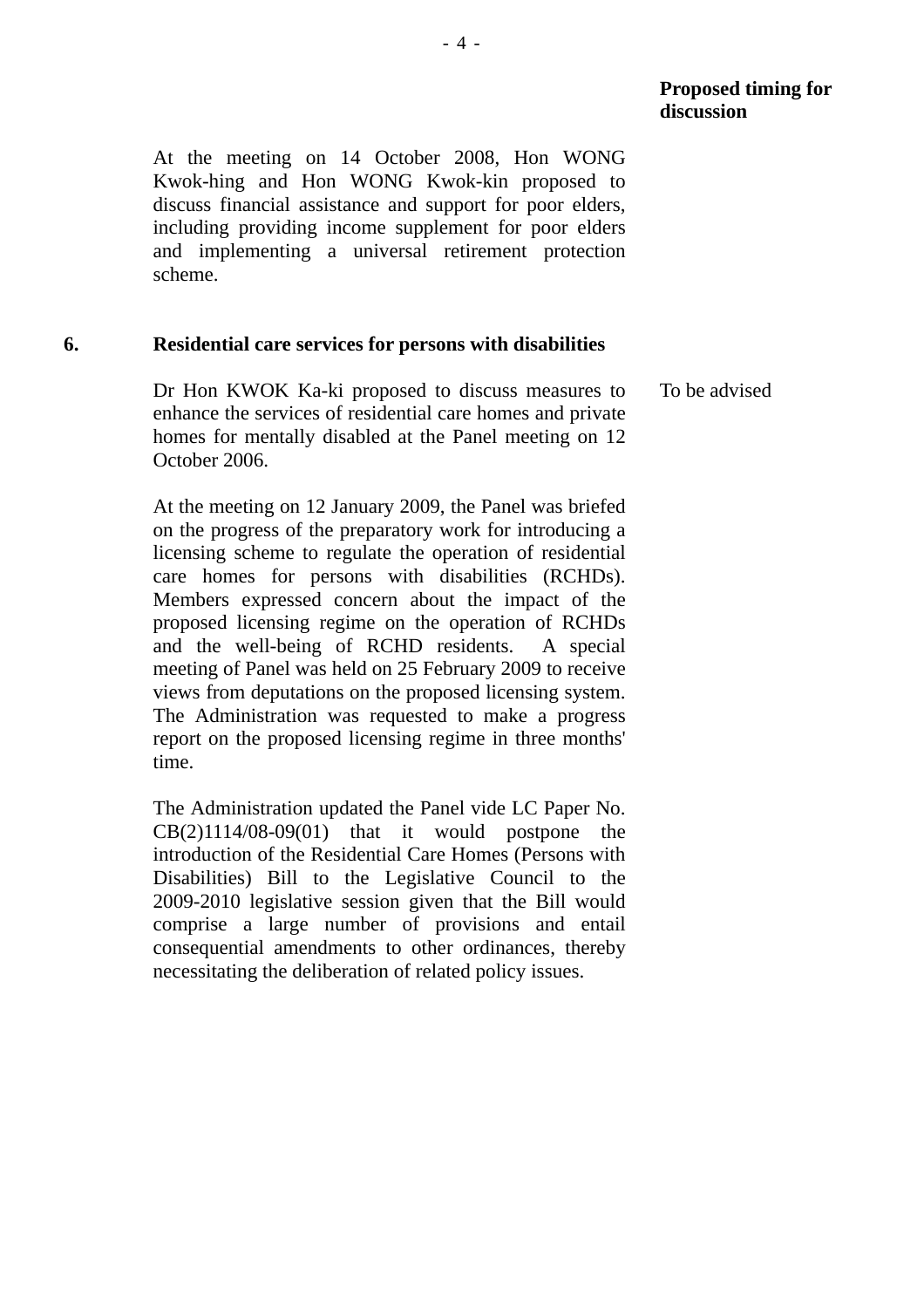#### **7. Charitable fund-raising activities**

The existing framework for the monitoring of charitable fund-raising activities was discussed at the meeting on 11 June 2007. Members agreed to further discuss the matter in the next session, especially the monitoring of the use of income generated from public charitable fund-raising activities.

The Administration has advised that the subject matter involved various bureaux and departments. As the Law Reform Commission is now conducting a review of the law and regulatory framework relating to charities in Hong Kong, the Administration has suggested deferring Panel discussion to after the completion of the review.

#### **8. Child Development Fund**

At the Panel meetings on 14 January and 14 February 2008, the Administration's proposal to set up a \$300 million Child Development Fund (CDF) was discussed. While members expressed general support for the establishment of CDF, they were concerned about the implementation details and the way forward. The Administration was requested to revert to the Panel on the progress of the pioneer projects under CDF six months after implementation.

#### **9. Work progress of the Family Council**

The Panel was briefed on the establishment of the Family Council on 14 February 2008. According to the Administration, the Family Council would seek to rationalize the work of the Elderly Commission, Women's Commission and Commission on Youth by March 2009. The Administration was requested to revert to the Panel on the work progress of the Family Council.

The Administration will report the work progress of the Family Council on 11 May 2009.

Pending completion of the review by the Law Reform Commission

 $2<sup>nd</sup>$  quarter of 2009

May 2009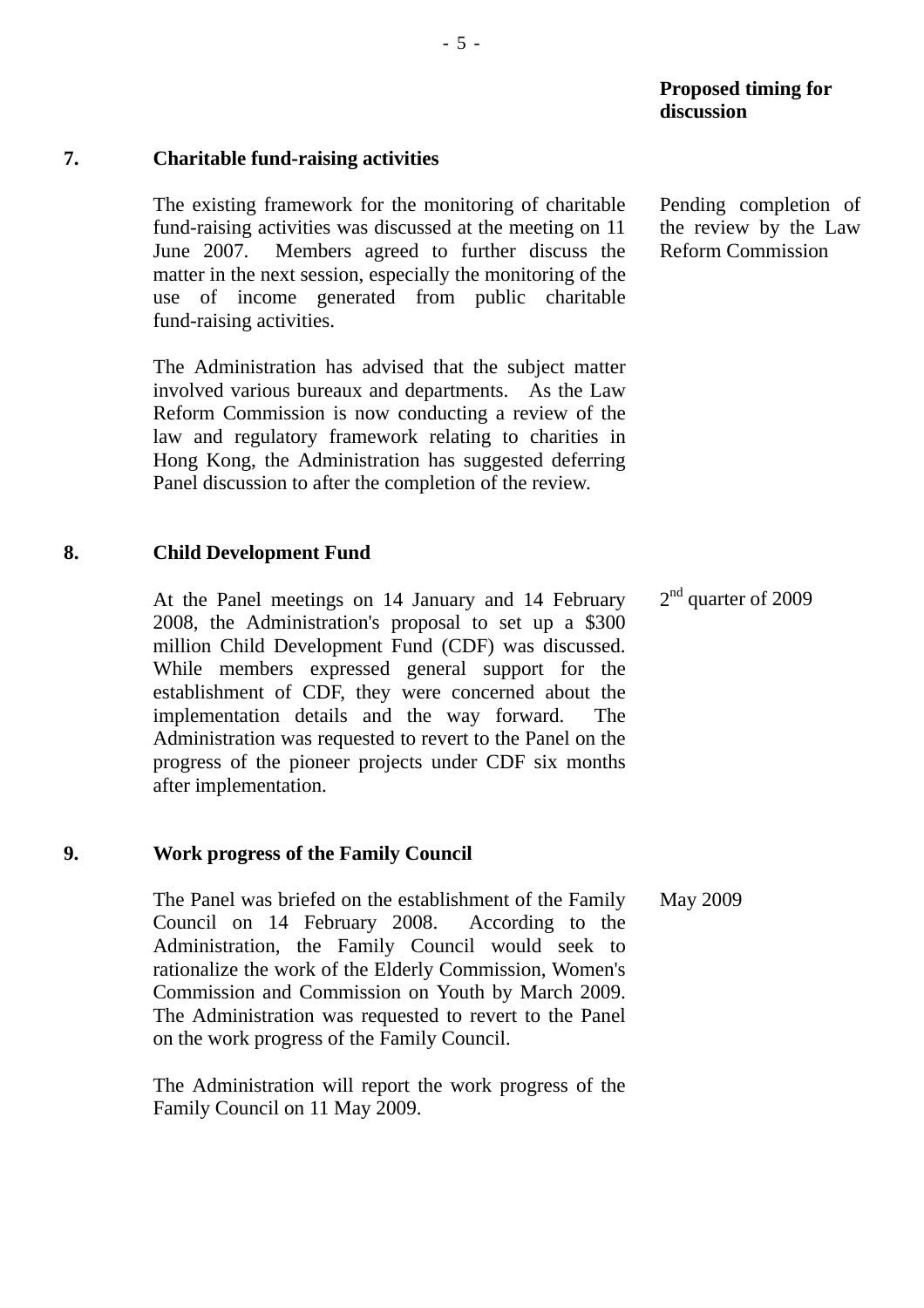# **10. Implementation of the Lump Sum Grant subvention system**

The Panel discussed the recommendations made by the Lump Sum Grant Independent Review Committee (LSGIRC) and the Administration's response to the recommendations at the meetings on 19 December 2008, 17 January and 9 February 2009.

At the meeting on 9 March 2009, the Panel agreed that the Administration should report regularly on the implementation of the recommendations made by the LSGIRC. The Panel would also consider holding a further meeting in May/June to discuss the progress if necessary.

# **11. Review of the Comprehensive Social Security Assistance Scheme**

The Panel and the Subcommittee on Review of the Comprehensive Social Security Assistance (CSSA) Scheme had studied the existing arrangements for the CSSA Scheme in the last term. In concluding its deliberations, the Subcommittee made a number of recommendations in its report to the Panel (LC Paper No. CB(2)871/07-08). A motion urging the Administration to take note of the Subcommittee's report was moved at the Council meeting on 20 February 2008. The motion was carried. The Government's response to the Subcommittee's report was discussed at the meeting of the Subcommittee on Poverty Alleviation on 5 March 2009.

At the Panel meeting on 12 June 2008, members urged the Administration to shorten the interval of each adjustment cycle of CSSA and review the adequacy of the CSSA standard payment rates and items to be included in the Social Security Assistance Index of Prices.

May/June 2009

To be decided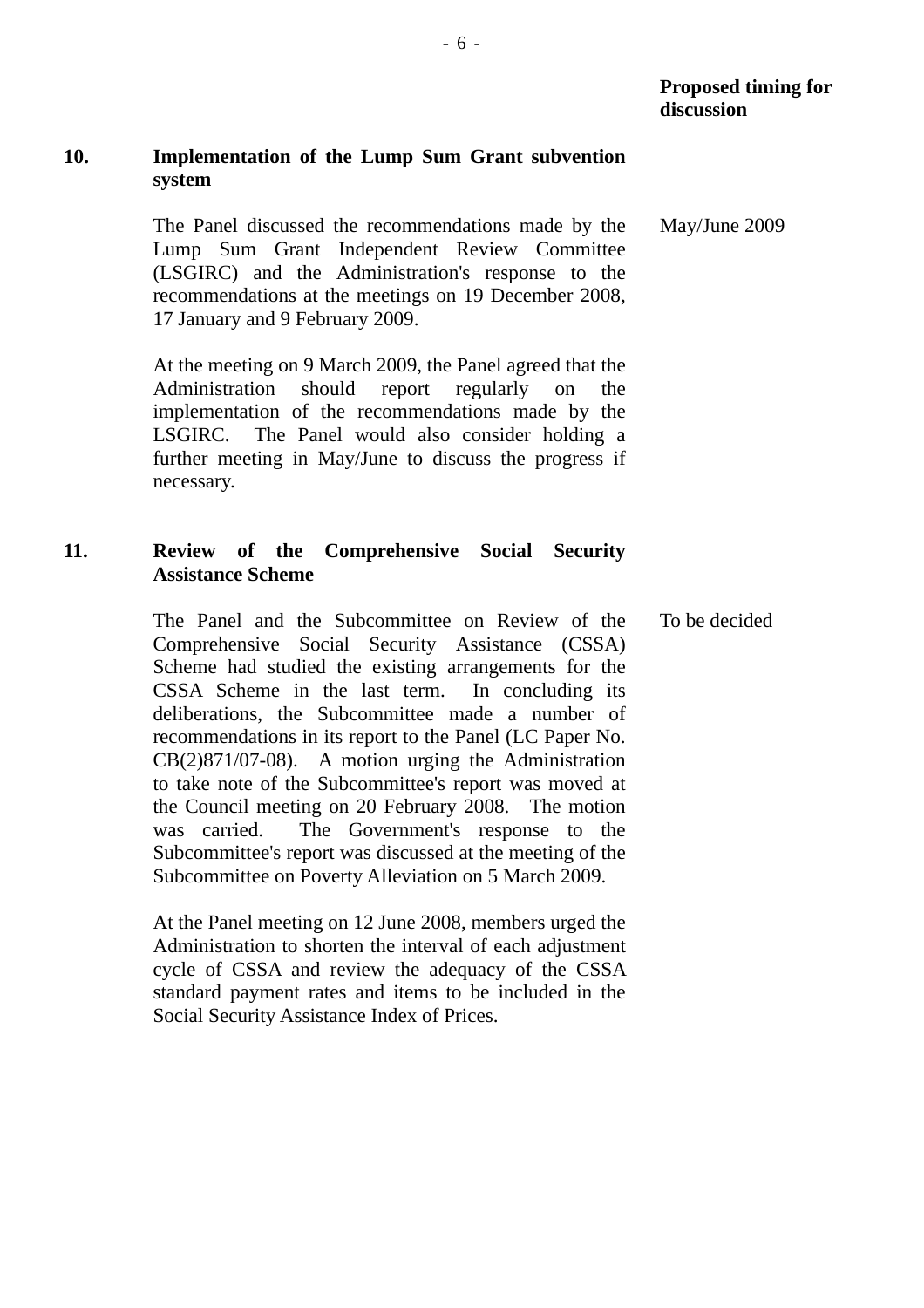At the meeting of the Subcommittee on Review of CSSA Scheme on 2 April 2007, the provision of public dental care services for the needy, including CSSA recipients, was discussed. As the subject of public dental care services for the needy was beyond its purview, the Subcommittee agreed that the matter should be referred to the Panel on Welfare Services and the Panel on Health Services for follow-up, and a joint meeting of the two Panels could be held as appropriate. The Panel on Health Services discussed the health care services for the elderly on 12 November 2007.

The Subcommittee on Poverty Alleviation will discuss the subject on 15 May 2009.

## **12. Research report on "Strategies and measures in tackling domestic violence in selected places"**

At its meeting on 8 July 2008, the Subcommittee on Strategy and Measures to Tackle Family Violence studied the research report on "Strategies and measures in tackling domestic violence in selected places" prepared by the Research and Library Services Division (RLSD) of the LegCo Secretariat and requested RLSD to provide supplementary information. The Subcommittee recommended that the Panel should follow up with the Administration on the findings of the research report in the next legislative term.

### **13. Review of Old Age Allowance**

CE announced on 24 October 2008 that Old Age Allowance (OAA) would be increased to \$1,000 a month under the existing system, and the proposal of introducing a means test mechanism to OAA would be shelved for the time being. The Panel was briefed on the relevant funding proposal on 10 November 2008. Members were advised that the Administration was conducting a review on the permissible limit of absence from Hong Kong under OAA, which was expected to be completed by end 2008/early 2009. It would revert to the Panel on the findings of the review in the first half of 2009.

To be decided pending advice by the Panel

 $1<sup>st</sup>$  half of 2009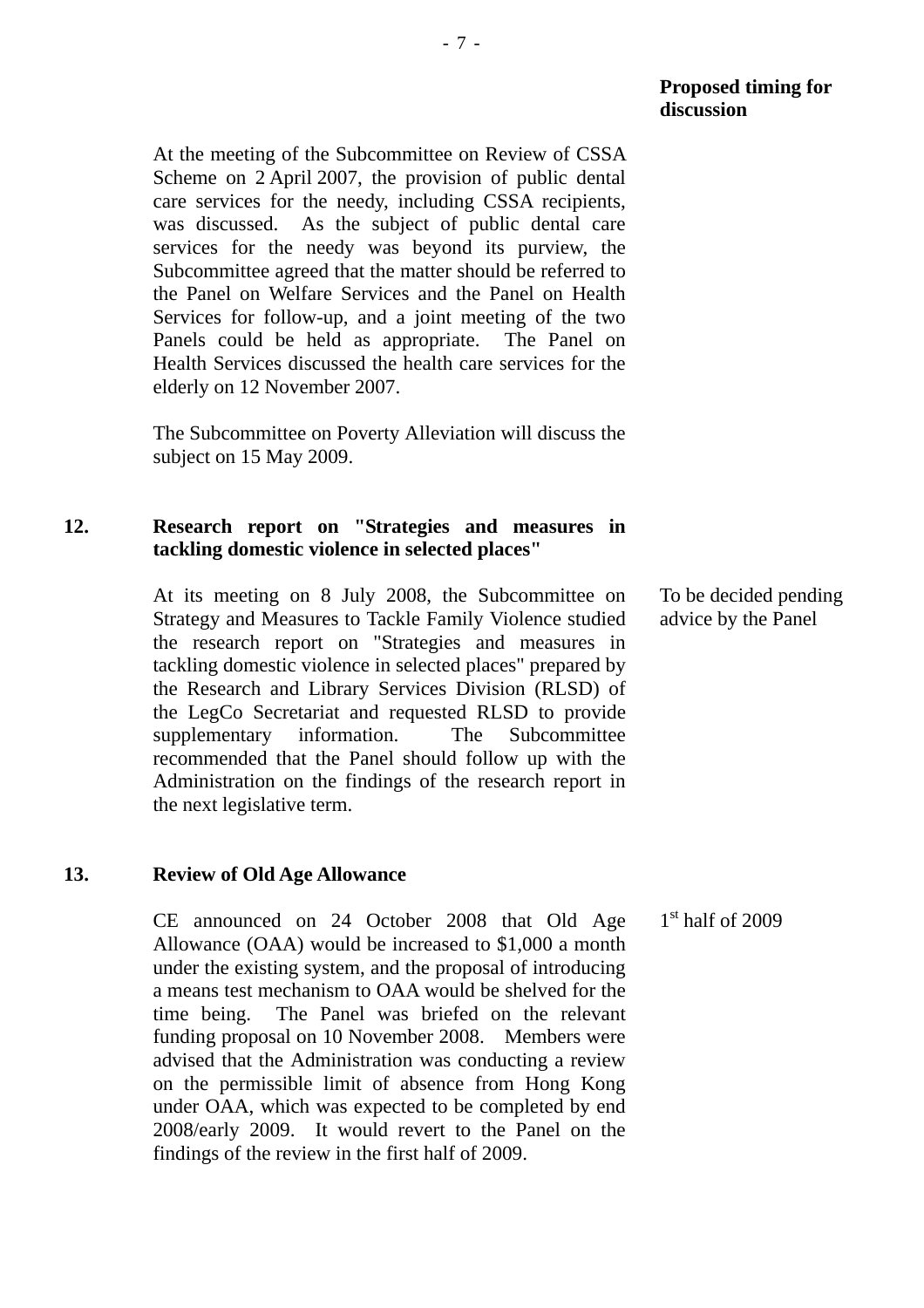| <b>Proposed timing for</b> |
|----------------------------|
| discussion                 |

## **14. Review of the system for processing applications for Disability Allowance under the Social Security Allowance Scheme**

Item proposed by Hon WONG Kwok-hing and Hon WONG Kwok-kin at the meeting on 14 October 2008. The proposal was detailed in their joint letter which was circulated vide LC Paper No. CB(2)50/08-09(03). To be decided

Hon WONG Kwok-hing raised an oral question on Disability Allowance at the Council meeting on 5 November 2008.

#### **15. Poverty alleviation**

At the meeting on 14 October 2008, members agreed that the Panel should follow up with the Administration on the implementation of the recommendations in reports of the Subcommittee to Study the Subject of Combating Poverty and the former Commission on Poverty, and the work progress of the Task Force on Poverty. 2<sup>nd</sup> quarter of 2009

The Administration will report on progress of the Task Force on Poverty in the second quarter of 2009, together with the progress report on CDF.

A Subcommittee on Poverty Alleviation was formed under the Panel in January 2009. The Subcommittee will hold the next meeting on 15 May 2009.

### **16. Youth drug abuse problem**

At the meeting on 9 March 2009, Mr WONG Sing-chi raised concern about the youth drug abuse problems and suggested holding a joint meeting with the Panel on Security on support services for the young drug abusers and their families. To be decided

The Panel on Education will discuss and receive views from deputations on drug abuse in schools at its meeting on 25 May 2009. The Panel on Security discussed the progress on implementation of recommendations of the Task Force on Youth Drug Abuse at its meeting on 5 May 2009. Members of the Panel on Welfare Services have been invited to join the discussions of both meetings.